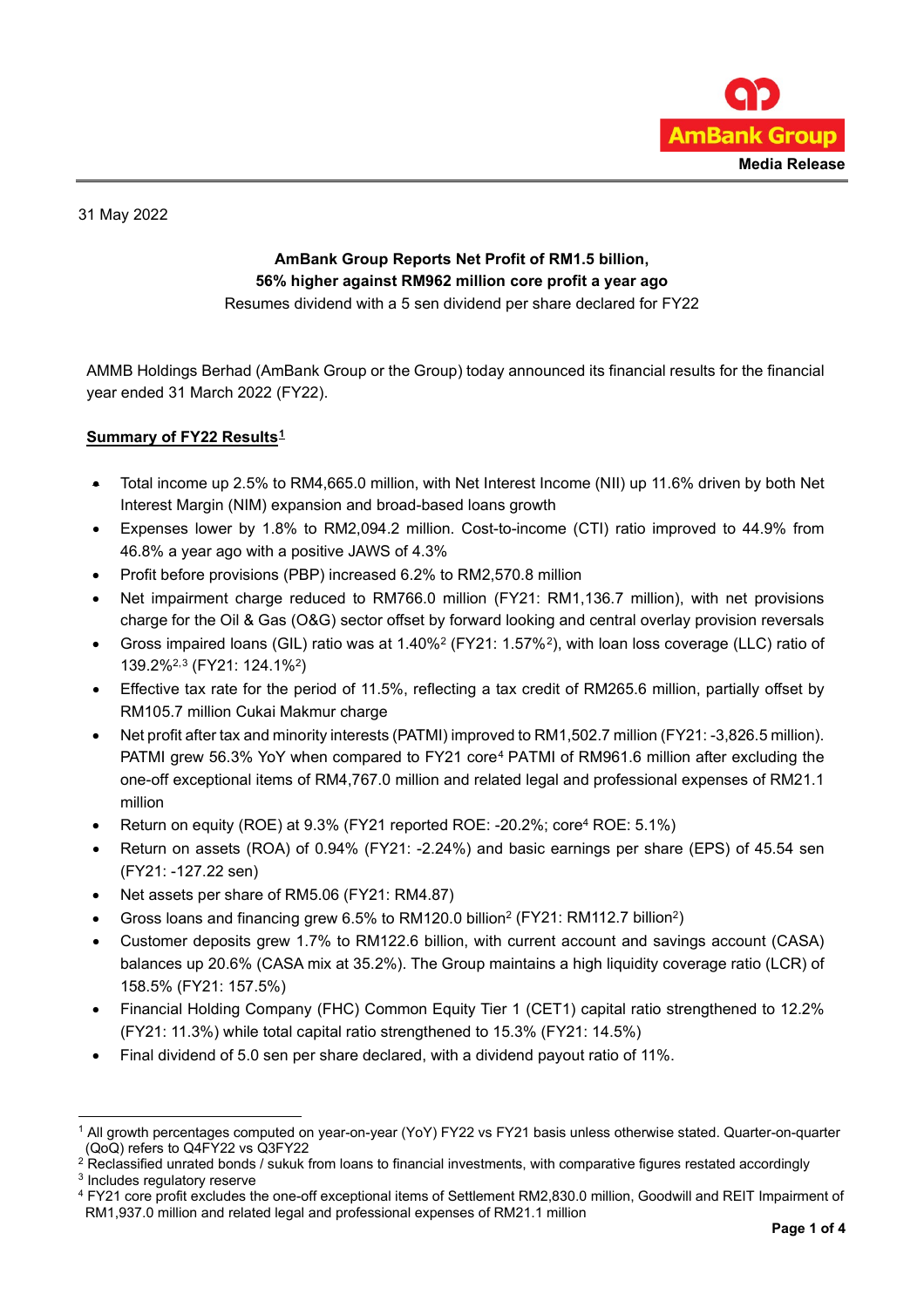AmBank Group Chief Executive Officer, Dato' Sulaiman Mohd Tahir (Dato' Sulaiman) commented, *"At the end of the 2022 fiscal year, AmBank Group stands at a position of strength with a stronger balance sheet, capitalisation as well as a more diverse liquidity profile. Sustaining our strong performance, we ended the year with high total income of RM4,665.0 million. NII increased 11.6% YoY on the back of 6.5% loans growth while NIM was higher at 2.05% (FY21: 1.90%)."*

Non-interest income (NoII) reduced by 14.1% YoY, owing to the volatile market conditions which led to lower trading and investment income from Group Treasury and Markets as well as investment income from the Insurance business. This was partly offset by higher fee income from Corporate Banking and Investment Banking.

Testament to the Group's continued proactive and disciplined cost management, overall expenses fell 1.8% YoY to RM2,094.2 million. The Group's cost-to-income (CTI) ratio improved further to 44.9% from 46.8% a year ago while registering a positive JAWS of 4.3%. Consequently, profit before provision grew 6.2% YoY to RM2,570.8 million and PATMI increased significantly to RM1,502.7 million, while ROE was 9.3% for FY22.

The Group's net impairment charge of RM766.0 million was lower by 32.6%, as compared to RM1,136.7 million in the previous year. This was mainly attributable to reversals of both forward looking and central overlay provisions, which offset against the provision charges for Oil and Gas exposures.

Total overlay reserves carried forward at RM393.8 million (FY21: RM745.5 million). GIL ratio stood at 1.40% (FY21: 1.57%), with LLC at 139.2% from 124.1% in FY21. While there had been a significant drop in loans under relief schemes, the Group continues to monitor its asset quality vigilantly and remains proactive in its risk management.

Gross loans and financing came in at RM120.0 billion, which grew 6.5%, or RM7.3 billion as compared to the previous year. This was driven by broad-based loans growth, in line with the sustained rebound of improved global and domestic economic activities. Retail Banking loans grew RM3.6 billion (+5.6%), primarily contributed by Mortgage loans as well as Personal Financing, offset by a reduction in Auto Finance. In addition, Wholesale Banking and Business Banking loans charted loans growth of RM2.2 billion (+7.7%) and RM1.5 billion (+8.4%) respectively.

Deposits from customers increased by 1.7% YoY to RM122.6 billion, mainly driven by a robust 20.6% growth in CASA balances to RM43.1 billion, which cushioned the 6.3% YoY decrease in time deposits. Consequently, CASA mix was higher at 35.2% (FY21: 29.7%). The Group remains highly liquid, with a liquidity coverage ratio (LCR) of 158.5% as at 31 March 2022.

Dato' Sulaiman added, *"Testament to the Group's commitment to sustainable growth, AmBank is pleased to propose a final dividend of 5.0 sen per share for the current financial year ended 31 March 2022. It is important to note that post dividend, FHC CET1 and total capital ratio remain adequate at 12.2% and 15.3% respectively. Excluding Transitional Arrangement, FHC CET1 stood at 11.7%, a 1.3% increment from FY21. We continue to be committed to our resilient capital building via profit accretion and our ongoing divestiture of non-core assets."*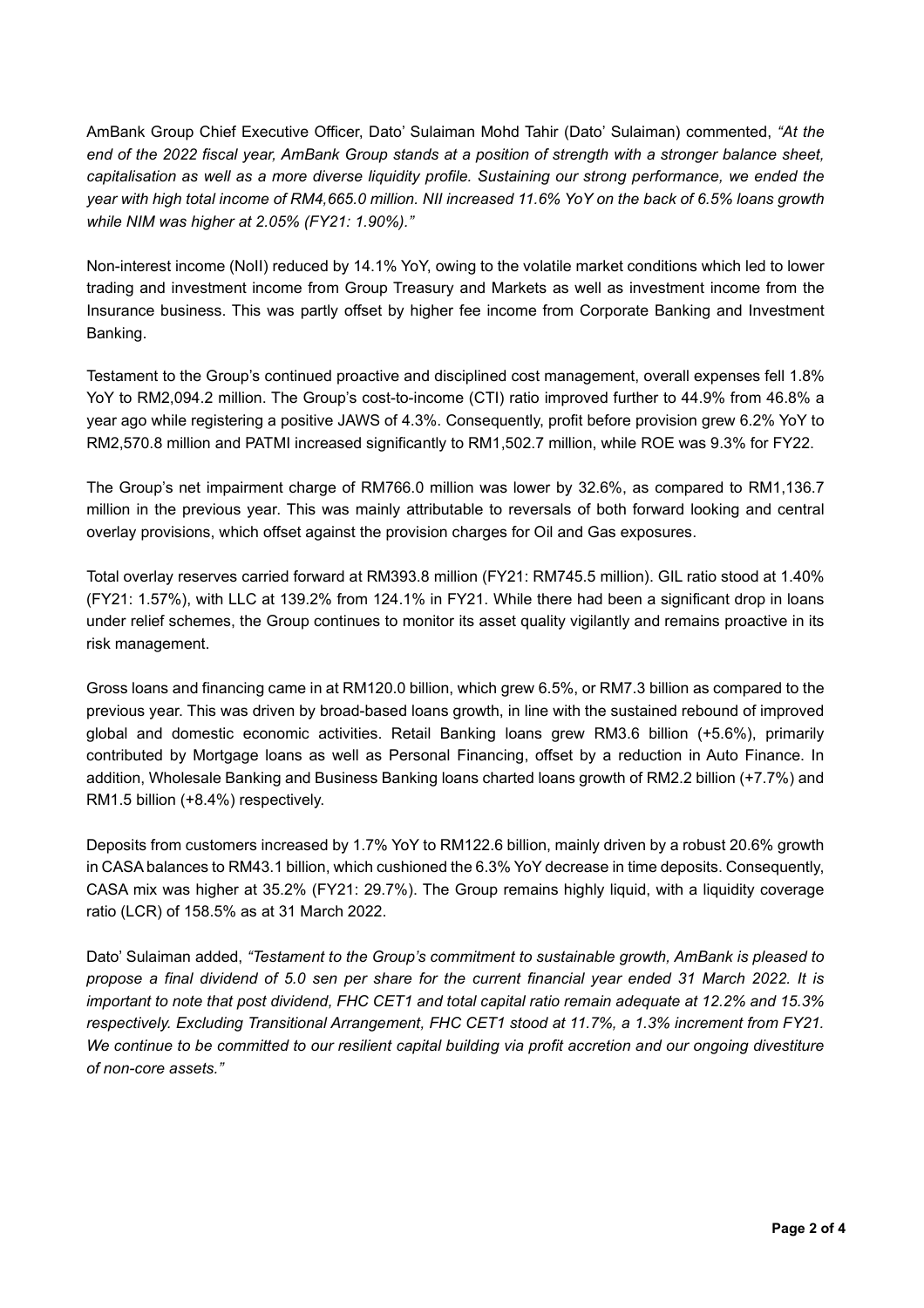### **Divisional performance (FY22 vs FY21)**

### *Wholesale Banking – PAT of RM37.0 million*

Income reduced by 7.6% YoY to RM1,286.5 million, mainly due to lower trading and investment income in Global Treasury & Markets, which was partially offset by higher fee income from Corporate and Transaction Banking. Expenses fell 5.3% YoY. Higher provisions for the O&G sector resulted in higher net impairments of RM1,013.0 million as compared to RM258.5 million a year ago. Net profit after tax (PAT) stood at RM37.0 million. Gross loans increased 7.7% YoY to RM31.1 billion, whilst customer deposits decreased 12.5% YoY despite strong CASA growth of 13.5%.

## *Retail Banking – PAT of RM514.8 million*

Income grew 4.7% to RM1,673.0 million. NII was 6.7% higher, driven by higher loans. NoII decreased 5.1% due to lower fee income from Wealth Management. Expenses fell 2.9% YoY. Net impairment fell 70.5% to RM157.7 million, compared to RM533.7 million a year ago, primarily due to reversal of forward looking provisions and lower overlay provisions. As a result, PAT improved to RM514.8 million (FY21: RM151.0 million). Gross loans increased 5.6% YoY to RM68.4 billion, mainly from Mortgages and Personal Financing. Customer deposits increased 13.9% YoY to RM53.8 billion, underpinned by CASA which grew 23.3%.

## *Business Banking – PAT of RM278.1 million*

Income grew 10.2% to RM558.4 million, driven by a 14.5% increment in NII due to improved NIM and loans growth. NoII reduced 3.6% due to lower foreign exchange sales offset by higher trade finance related fee income. Expenses up 0.6% to RM153.0 million. Net impairments were lower at RM44.3 million (FY21: RM61.0 million) as a result of reversals of forward-looking provisions. PAT stood at RM278.1 million, up by 23.4%. Gross loans grew 8.4% YoY to RM18.7 billion while customer deposits increased 23.7% to RM15.2 billion, driven by CASA growth of 26.3%.

#### *Investment Banking and Fund Management – PAT of RM153.5 million*

Income increased 6.4% to RM360.6 million, reflecting higher fee income from Debt Capital Market, Corporate Finance and Fund Management. Operating expenses were flat at RM176.1 million while PAT grew by 16.6% YoY to RM153.5 million.

#### *Islamic Banking – PATZ of RM188.4 million*

Total income came in at RM1,032.2 million, which was 11.4% higher as compared to the previous year. Operating expenses fell by 3.9%. Net impairment charge increased marginally to RM506.9 million from RM502.9 million in FY21, primarily due to additional specific and overlay provisions for O&G sector. Profit after zakat and taxation increased by 47.0% to RM188.4 million.

#### *General Insurance – PAT of RM187.5 million*

Income reduced by 13.7% YoY to RM531.6 million, reflecting lower investment income and net earned premiums, partially offset by lower claims. Operating expenses decreased 10.4% to RM319.4 million as a result of lower marketing expenses and personnel costs. Profit after tax reduced by 19.4% to RM187.5 million.

#### *Life Insurance and Family Takaful – PAT of RM39.7 million*

The Life Insurance and Family Takaful businesses recorded a PAT of RM39.7 million as compared to RM43.9 million a year ago. This was mainly attributable to lower investment income and higher claims, offset by higher net earned premiums and lower reserves. The Group has equity accounted the results of the life insurance and family takaful business to reflect the Group's effective equity interests in the joint ventures.